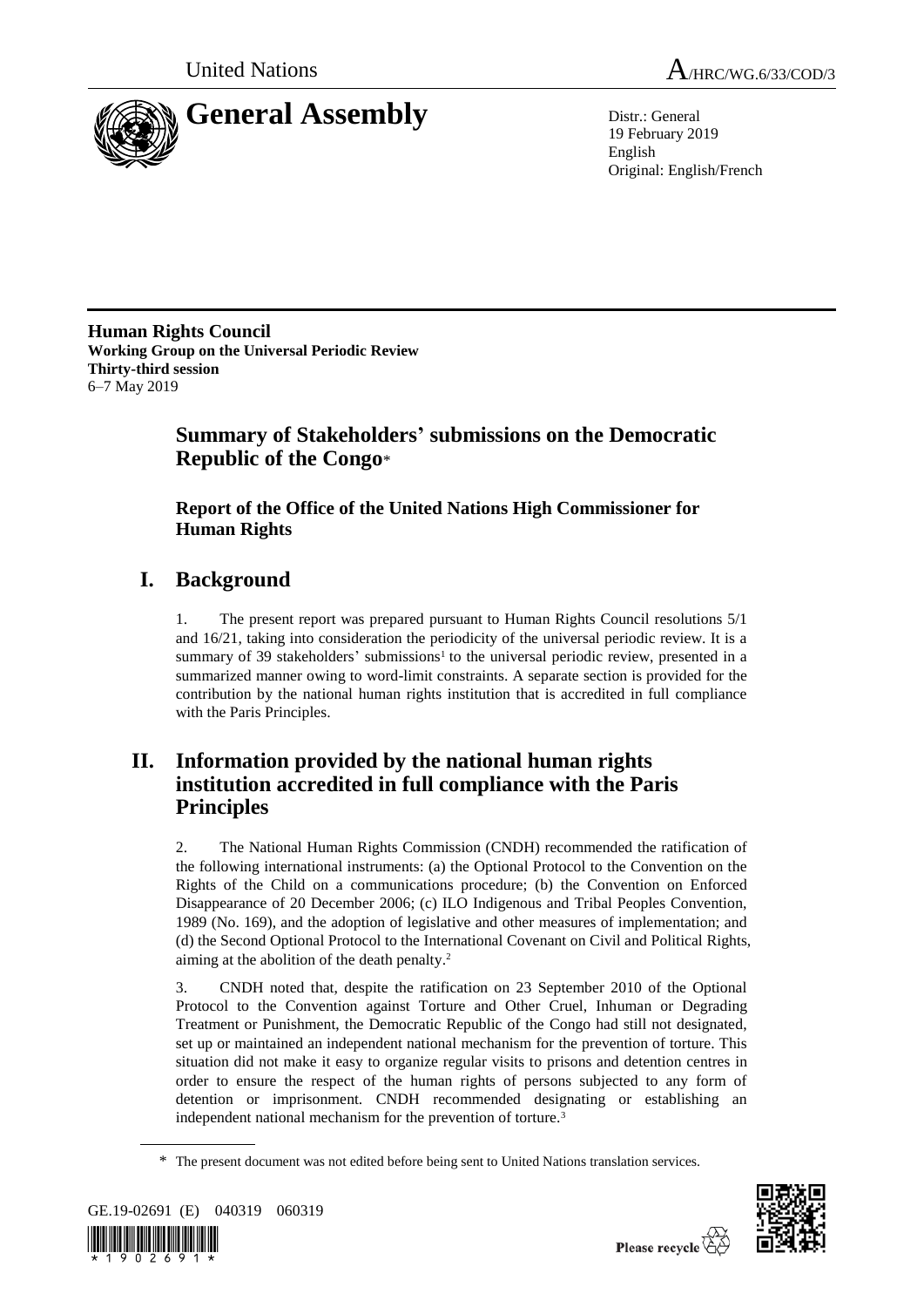4. CNDH recommended increasing the annual budgetary resources of CNDH as well as the monthly disbursement rates, in accordance with its needs, in order to facilitate the discharge of its mandate and to take any necessary administrative measures to grant CNDH independent premises for its headquarters and regional offices.<sup>4</sup>

5. CNDH welcomed the Government's willingness to provide protection to persons working for the promotion and protection of human rights in the Democratic Republic of the Congo. CNDH underscored the need for the two houses of Parliament to iron out their differences and adopt a law on the protection of human rights defenders in accordance with international standards.<sup>5</sup>

6. CNDH stated that, despite a certain number of measures for the indigenous Pygmy peoples, there had still been no significant improvement in the situation of that minority group in terms of legal recognition, for example, or of effective participation in the conduct of public affairs, access to justice at the local level, or access to land and land reform and the administration of natural resources, or in terms of children's very low rates of access to education, health and information. CNDH recommended the adoption of a law and of policies, plans and programmes to ensure legal recognition of the indigenous Pygmy peoples and protection of their rights.<sup>6</sup>

## **III. Information provided by other stakeholders**

## **A. Scope of international obligations**<sup>7</sup> **and cooperation with international human rights mechanisms and bodies**<sup>8</sup>

7. Joint Submission 9 (JS9) recommended ratifying the Second Optional Protocol to the International Covenant on Civil and Political Rights, aiming at the abolition of the death penalty.<sup>9</sup>

8. Human Rights Watch (HRW) recommended that the government ratify the International Convention for the Protection of All Persons from Enforced Disappearance.<sup>10</sup>

9. The International Campaign to Abolish Nuclear Weapons (ICAN) noted with appreciation that the Democratic Republic of the Congo was among the sponsors of the UN General Assembly resolution in 2016 that established the mandate for nations to negotiate the UN Treaty on the Prohibition of Nuclear weapons, and signed the Treaty on 20 September 2017. It recommended that the Democratic Republic of the Congo (DRC) ratifies the UN Treaty on the Prohibition of Nuclear Weapons.<sup>11</sup>

10. Cultural Survival (CS) recommended that the government ratify and implement ILO Convention 169 and invite the UN Special Rapporteur on the Rights of Indigenous Peoples to visit the DRC.<sup>12</sup>

11. Joint Submission 6 (JS6) recommended that the Government extend a standing invitation to all UN Special Procedure mandate holders and prioritise official visits by the Special Rapporteur on the rights to freedom of peaceful assembly and of association, the Special Rapporteur on the promotion and protection of the right to freedom of opinion and expression and the Special Rapporteur on the situation of human rights defenders.<sup>13</sup>

## **B. National human rights framework**<sup>14</sup>

12. The International Service for Human Rights recommended that the Government adopt a national law for the promotion and the protection of human rights defenders and to refrain from adopting restrictive laws to limit the work of human rights defenders and shrink civil society space in the country.<sup>15</sup>

13. The Global Initiative to End All Corporal Punishment of Children (GIEACPC) recommended enacting legislation to explicitly prohibit all corporal punishment in all settings, including the home, and repealing all legal defences for its use, including in the Family Code 1987.16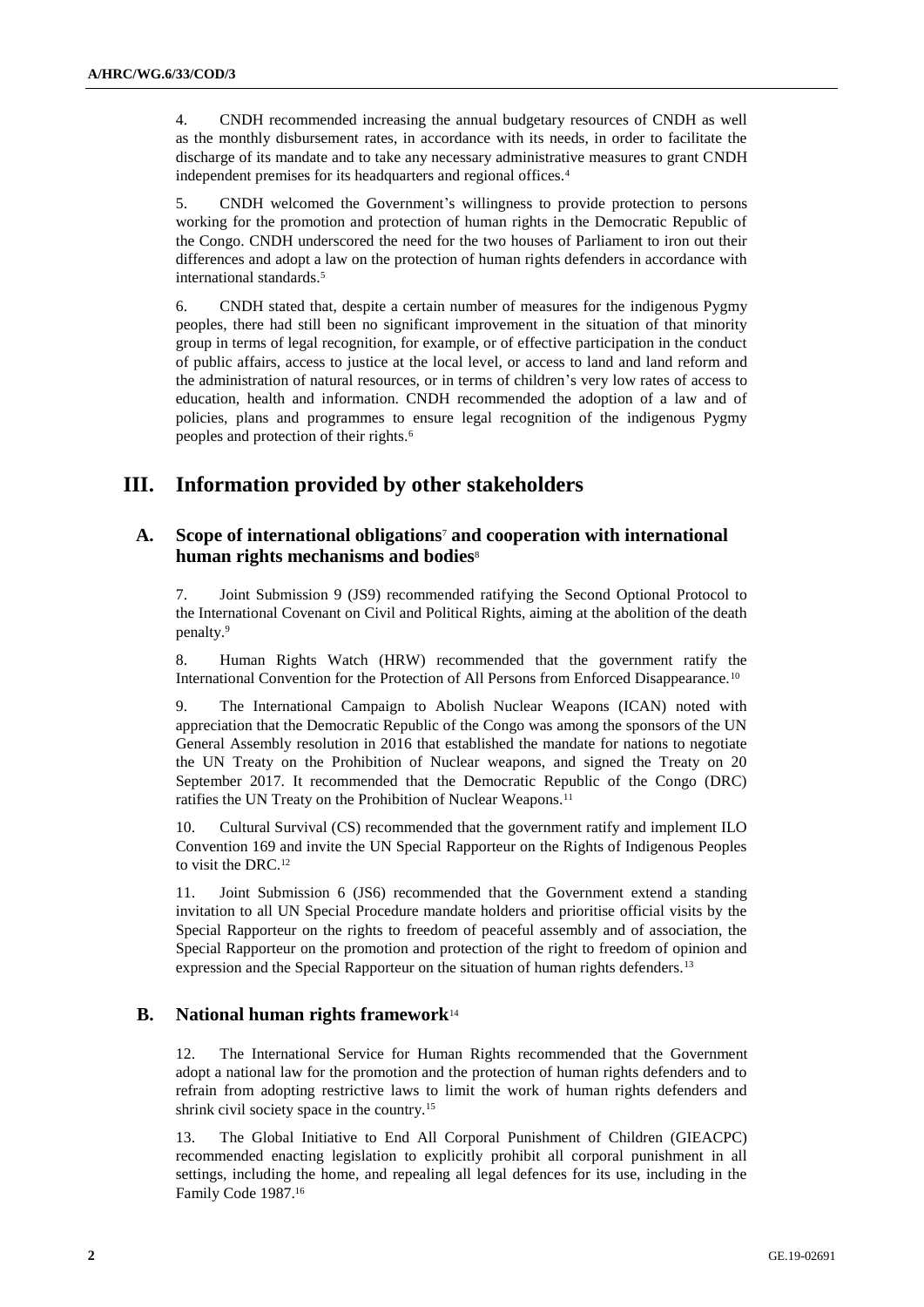14. Joint Submission 13 (JS13) recommended that the government accelerate the adoption and publication of the framework Advocates Act regulating the Bar Associations and ensure that this law is in compliance with the relevant UN-conventions and the Basic Principles on the Rule of Lawyers.<sup>17</sup>

## **C. Implementation of international human rights obligations, taking into account applicable international humanitarian law**

### **1. Cross-cutting issues**

## *Equality and non-discrimination*<sup>18</sup>

15. Joint Submission 4 (JS4) noted that no recommendations had been made in the previous cycle of the universal periodic review regarding persons with albinism. Yet that group was the victim of various discriminatory practices, stigmatization and marginalization, attacks and killings, and of inhuman and magical or fetishistic practices. JS4 recommended adopting a specific law on the protection of persons with albinism and to develop and implement a public awareness programme on albinism by 2020.<sup>19</sup>

16. Joint Submission 23 (JS23) noted that, although homosexuality was not directly mentioned as a crime in the Criminal Code, according to article 176 of the Code, "anyone who publicly offends morality by indecent acts shall be liable to eight days' to three years' imprisonment and/or a fine of twenty-five thousand zaïres". The morality laws could also be applied to same-sex relationships. They were often used and applied to criminalize private relationships between persons of the same sex.<sup>20</sup> JS23 recommended repealing all legal provisions, such as articles 175 and 176 of the Criminal Code, that discriminated against lesbian, gay, bisexual and transgender persons on grounds of their sexual orientation, gender identity or gender expression.<sup>21</sup>

17. Joint Submission 18 (JS18) noted with concern that lesbian, gay, bisexual and transgender people were often tortured by the police, the military and the intelligence services, who then took the opportunity to extort money. They were put on trial for indecent assault or exposed in television, radio or press reports in the Congolese media characterizing them as deviants. JS18 recommended that any future bill to criminalize and discriminate against persons on the basis of their sexual orientation and gender identity or expression, real or supposed, should be declared inadmissible in Parliament as unconstitutional and incompatible with the international undertakings and obligations of the Democratic Republic of the Congo.<sup>22</sup>

#### *Development, the environment, and business and human rights*<sup>23</sup>

18. Joint Submission 8 (JS8) noted that, despite the importance of the issue of the exploitation of natural resources and its impact on the rights of local communities in the Democratic Republic of the Congo, very few States had mentioned that topic in the recommendations made during the second cycle of the universal periodic review. JS8 welcomed the reform of the 2002 Mining Code, which had been revised and promulgated by the Congolese President in March 2018. As well as imposing tougher customs and tax measures on mining operators, the revised Code included certain new provisions relating to the interests of local communities. It established the industrial liability of holders of mining and quarrying rights in respect of damage to persons, property or the environment resulting from mining activities. The Code also provided for the social responsibility of holders of mining rights. JS8 recommended the effective implementation of the provisions of the revised mining Code, particularly those relating to local communities and environmental protection.<sup>24</sup>

19. International Service for Human Rights (ISHR) recommended that the government develop, adopt and implement National Action Plans to implement the UN Guiding Principles on Business and Human Rights.25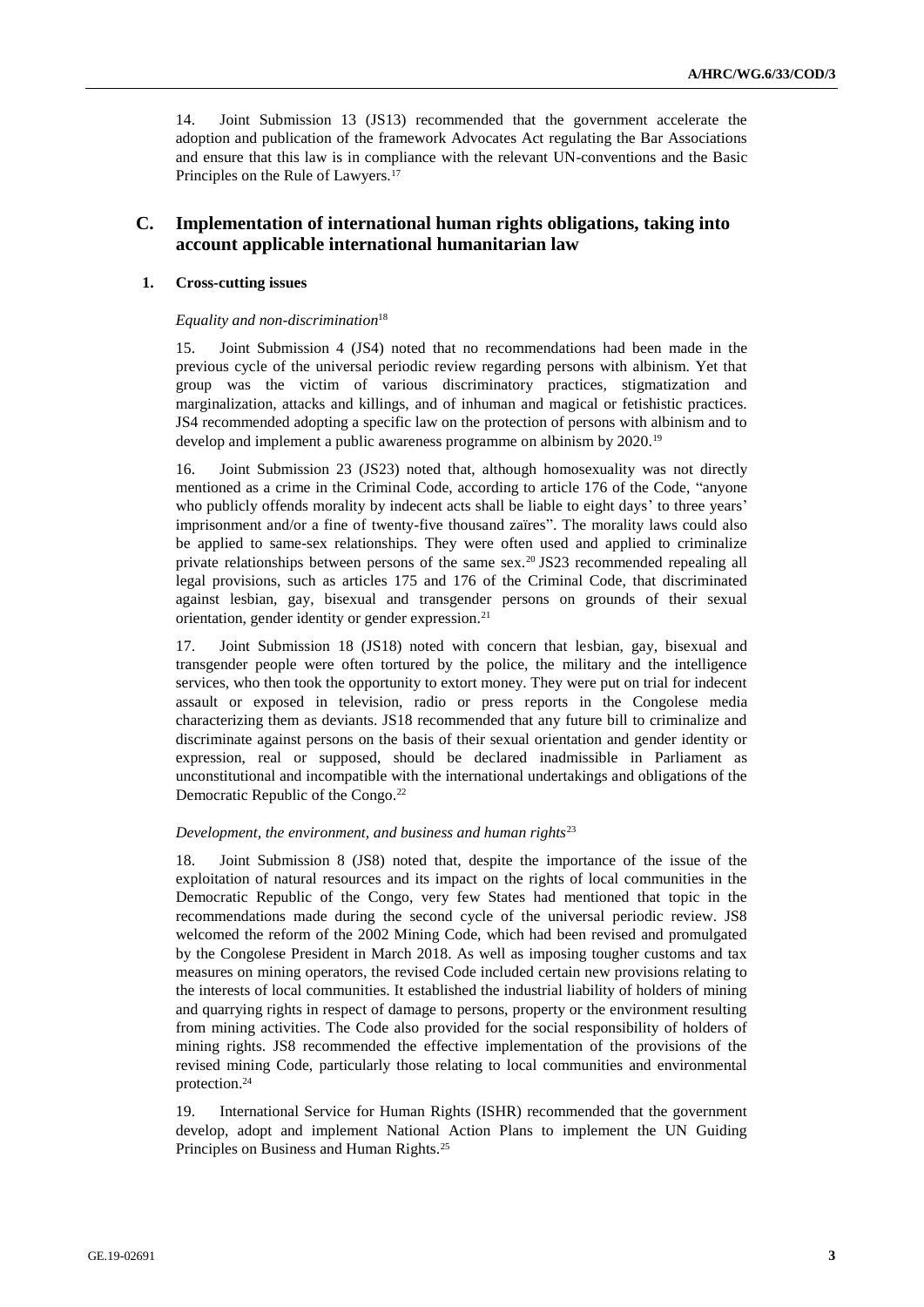20. Joint Submission 2 (JS2) recommended urging the Democratic Republic of the Congo to conduct environmental and social impact studies of small-scale mines and, on that basis, to identify environmental and social management and mitigation measures.<sup>26</sup>

## **2. Civil and political rights**

#### *Right to life, liberty and security of person*<sup>27</sup>

21. JS9 recommended amending the Criminal Code and the Military Criminal Code to abolish the death penalty for all crimes, in particular those that did not include an element of intentional killing.<sup>28</sup> HRW also recommended abolishing the death penalty.<sup>29</sup>

22. HRW reported the killing of at least 180 civilians in North and South Kivu by Congolese police and soldiers between April 2017 and September 2018. It stated that police summarily killed at least 51 youth and forcibly disappeared 33 others during "Operation Likofi", an abusive anti-crime campaign from 2013 to 2014 that targeted alleged gang members in Congo's capital, Kinshasa, and that those responsible for the abuses have not been brought to justice. It also stressed that security forces killed nearly 300 people during largely peaceful political protests in Kinshasa and other cities between 2015 and 2018, including at least 90 people killed as part of a crackdown against members of the Bundu dia Kongo political religious sect in Kinshasa and Kongo Central province between January and March and in August 2017.<sup>30</sup>

23. Joint Submission 10 (JS10) noted with concern the persistence of extrajudicial executions. On 22 January 2017 12 members of Bundu Dia Kongo (BDK) had been killed by members of the Congolese national police in Kimpese, in Kongo Central. During peaceful marches by non-religious and Catholics in 2016, 2017 and 2018, more than 100 cases of human rights violations had been recorded and documented throughout the country, including 15 cases of summary and extrajudicial executions attributed to the police, the National Information Agency, the Armed Forces and the Republican Guard. It was noted that impunity had prevailed in the matter, the perpetrators not having been prosecuted.<sup>31</sup>

#### *Administration of justice, including impunity, and the rule of law*<sup>32</sup>

24. JS18 noted that the functioning of the judicial system in the Democratic Republic of the Congo and the lack of political will to reform it were also among the causes of the widespread impunity prevailing in the Democratic Republic of the Congo. Currently, the military courts had sole competence to try war crimes. Article 161 of the Military Penal Code penalized any soldier who had committed serious human rights violations or crimes against humanity. The soldier was required to answer to the military tribunal for such actions. However, the main problem was that the officers assigned to these courts were not of sufficiently high rank to try generals suspected of war crimes. In addition, military judges, though members of the Congolese judiciary, were subject to the military hierarchy, which could pose a problem in terms of their independence. Moreover, the failure to reform domestic legislation to bring it into conformity with the Rome Statute meant that civilian courts still did not have jurisdiction over international crimes penalized by the International Criminal Court.<sup>33</sup>

25. HRW recommended establishing a special judicial mechanism within the Congolese justice system, with the involvement of international prosecutors, judges, and other personnel, to prosecute war crimes and crimes against humanity committed in Congo since 1990 to enable more effective investigations and prosecutions of these crimes; investigating and prosecuting armed group members and security force members responsible for serious human rights abuses in trials that meet international fair trial standards; directing government officials to stop interfering in judicial proceedings; strengthening the capacities of the judiciary; and fully cooperating with the International Criminal Court, especially in the execution of arrest warrants issued by the court; and exhuming existing mass graves.<sup>34</sup>

26. HRW recommended to establish a vetting mechanism for Congolese security forces that removes those credibly implicated in serious human rights violations, regardless of rank. Such individuals should be appropriately arrested and prosecuted in trials that meet international fair trial standards.35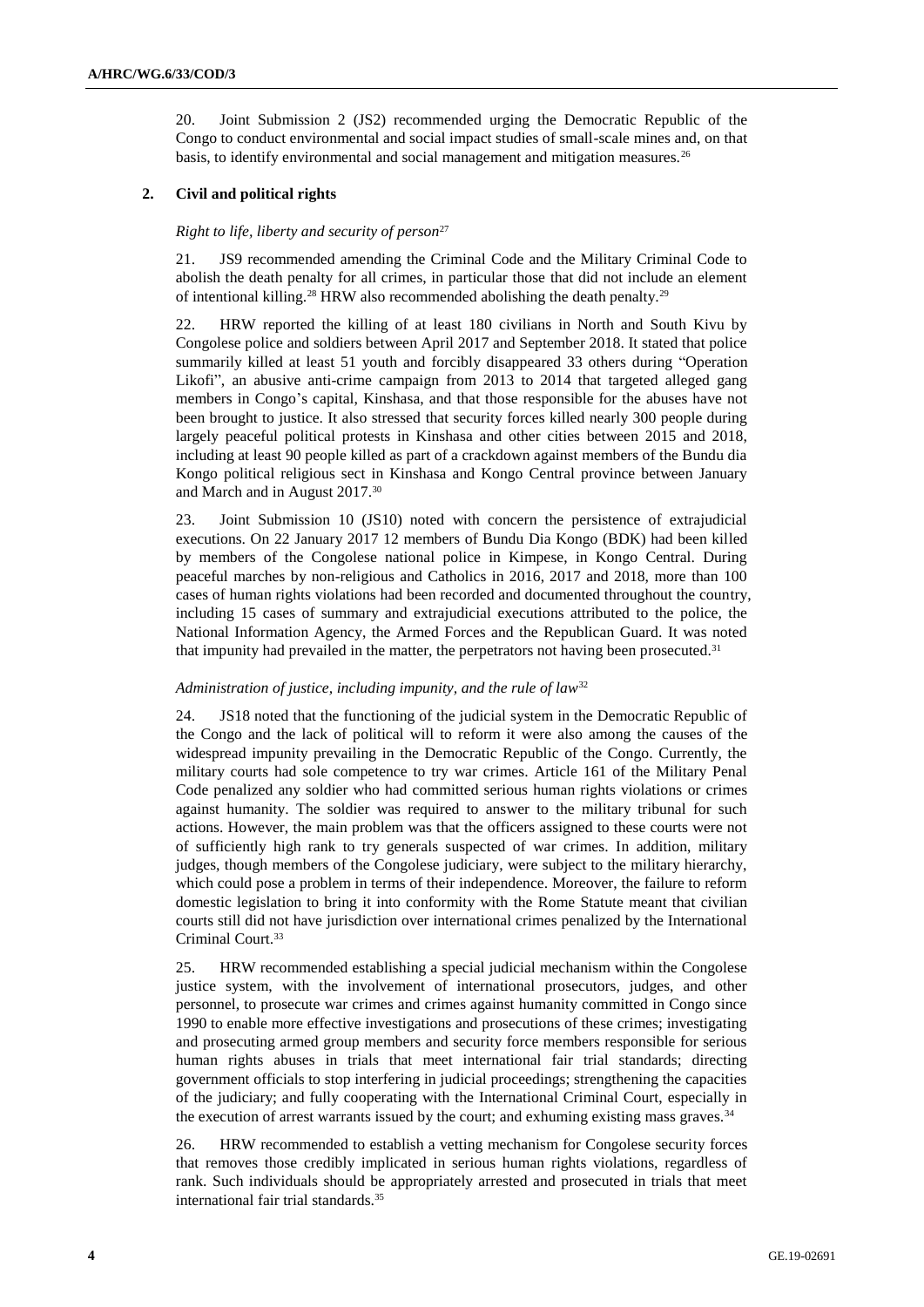27. Freedom from Torture (FfT) pointed out that despite commitments made during the second cycle of the UPR and even though torture is criminalised in the DRC, very few perpetrators have been prosecuted, and that the DRC has also yet to set up a national preventive mechanism. It recommended to immediately end the practice of torture and illtreatment and undertake prompt, thorough and impartial investigations into all allegations of such treatment by security forces, as well as ensure that alleged perpetrators of and accomplices to torture are brought to justice. It further recommended committing to eradicating the prevalence of sexual violence in all contexts by ensuring perpetrators are brought to justice, irrespective of rank or position, and for safeguards exist in detention settings.<sup>36</sup>

28. Advocates for Human Rights (AHR) recommended that the government take immediate action to address human rights violations and serious crimes, including releasing detained political leaders, civil society activists, students, and journalists.<sup>37</sup>

#### Fundamental freedoms and the right to participate in public and political life<sup>38</sup>

29. Joint Submission 15 (JS15) stated that as a result of its commitment, the Catholic Church was consistently the target of threats, that in the province Kasai churches were especially targeted and destroyed on a large scale, and that subsequently at least two bishops had to flee the region. Similarly, the protestant pastor François-David Ekofo had to flee the country after having lamented the deplorable conditions and poverty in the DRC and the failure of the state in a sermon on January 16, 2018. The organizations noted that a draft bill was currently discussed in the parliament which aims at reducing freedoms of associations.<sup>39</sup>

30. The European Association of Jehovah's Witnesses was concerned that the government's failure to prosecute hate crimes creates a climate of impunity. It stressed that Jehovah's Witnesses report an alarming increase in religiously-motivated violence, including murder, rape, kidnapping, the destruction of places of worship and private property. It recommended that the government take the necessary measures to ensure the physical protection of Jehovah's Witnesses and prosecute the criminals responsible for the physical abuse against Jehovah's Witnesses.<sup>40</sup>

31. The World Council of Churches Commission of the Churches on International Affairs (WCC-CCIA) recommended that the Government of the DRC must end the use of violence and disproportionate force against opposition supporters, and must release those who have been arbitrarily arrested and detained whilst exercising their right to demonstrate peacefully; and must investigate reported incidents of excessive violence committed by security forces during demonstrations, and ensure legal accountability for those guilty of such acts.<sup>41</sup>

32. HRW noted that the Congolese authorities have systematically banned meetings and demonstrations by the opposition while jailing more than 1,800 opposition leaders and supporters, as well as human rights and pro-democracy activists, with many held in secret detention facilities without charge or access to family members or lawyers; and that the government has also shut down Congolese media outlets, and periodically curtailed access to the internet and text messaging. It recommended ensuring that members of political parties and pro-democracy and human rights activists can pursue their activities and express criticism of government policies without intimidation.<sup>42</sup>

33. Joint Submission 17 (JS17) noted with concern that the Democratic Republic of the Congo was regarded by Reporters without Borders as one of the continent's worst predators of press freedom, with 10 journalists killed with impunity in the line of duty since 2001. Violence, intimidation and arbitrary arrest formed part of the hostile environment in which journalists worked. The first eight months of the year had confirmed the 2017 statistics, making the Democratic Republic of the Congo the sub-Saharan African country where RSF had recorded the most abuses. Since 1 January 2018 JS17 had documented 22 assaults and 35 arrests, most carried out outside any legal framework. From 1 January to 31 August 2018, 62 cases of violations of freedom of the press had been identified by our organization. The prospect of presidential elections scheduled for 30 December 2018 made the threats to media professionals somewhat more immediate.43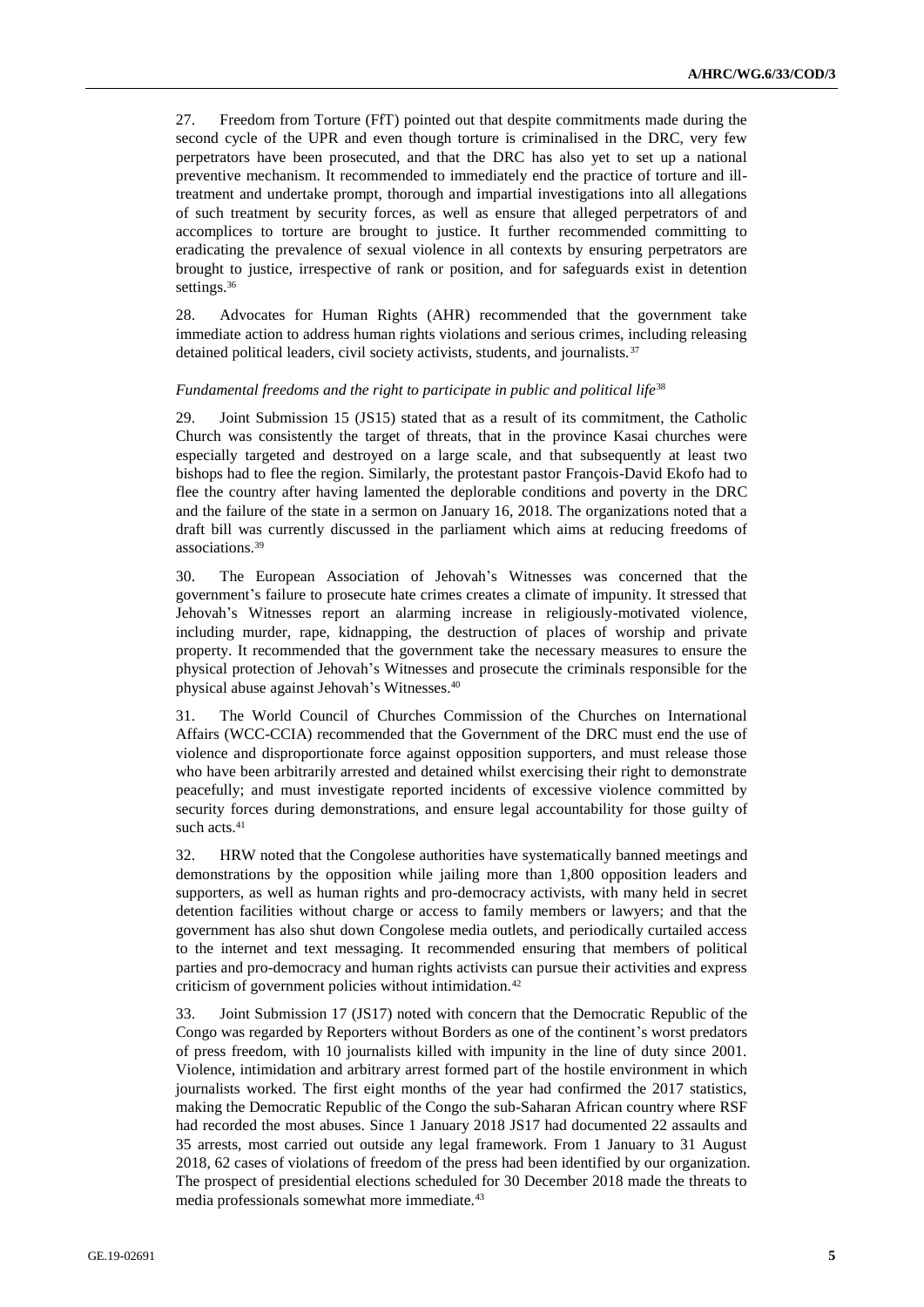34. JS6 recommended to lift all de facto bans on peaceful assembly and allow protests of civil society organizations, social movements and the opposition to take place; promulgate the law on the freedom of assembly adopted in June 2018, that aligns the law on the freedom of assembly with the Constitution and international standards; and cease all violence against protesters.<sup>44</sup>

35. Joint Submission 21 (JS21) deplored the fact that the authorities' desire to stifle demands for a more equitable and transparent electoral process had led to restrictions on civic space, including in relation to freedom of demonstration and freedom of expression. It also noted that intimidation of opposition figures and presidential election candidates, and violations of their fundamental freedoms, had not abated. Curtailment of the right of some potential candidates to stand in the presidential election had also been observed. JS21 recommended that the constitutional right of every citizen to participate in public affairs should be upheld, and that the various stages of the electoral process should be conducted in a consensual manner.<sup>45</sup>

36. Joint Submission 14 (JS14) noted with concern that no recommendation from the previous universal periodic review on the protection of human rights defenders had been implemented. It was true that a bill on the protection of human rights defenders was under consideration by the National Assembly, but its adoption was dragging on. JS14 recommended expediting the adoption and promulgation of the law on the protection of human rights defenders, and setting up the unit for the protection of human rights defenders and ensuring that it could operate independently at the national level and in all provinces of the country.<sup>46</sup>

#### *Right to privacy*

37. Joint Submission 1 (JS1) recommended that the government update the Framework Law 013/2002 in line with international law and standards protecting the right to privacy. It also recommended that the government do not conduct surveillance beyond specific investigations that impartial and competent judicial authorities deem necessary and proportionate to the harm sought to be mitigated and that are in pursuit of a legitimate aim, as defined by international law and as provided in national legislation. The DRC should also develop and pass a data protection law.<sup>47</sup>

## **3. Economic, social and cultural rights**

#### *Right to work and to just and favourable conditions of work*<sup>48</sup>

38. The Regional Council of Development NGOs of Kasaï Oriental noted with concern the State's inability to enforce the rights of workers in the mining industry and to take all necessary measures to protect the economic, social and cultural rights of workers and populations affected by the industrial exploitation of diamonds. It recommended that the Government should ensure compliance with labour law and in particular guarantee pay at least equal to the minimum wage for all workers, along with decent conditions of work, including in terms of health and safety, and protection of trade union rights.<sup>49</sup>

39. The Women's International League for Peace and Freedom, Democratic Republic of the Congo section (WILPF RDC) emphasized that the legal framework for the protection of labour in mines had undergone major changes with the revision of the Mining Code by Act No. 18/001 of 9 March 2018. It provided among other things for a ban on pregnant women working in small-scale mining, and also on trade or exploitation of mining products from a site where a violation of human rights, including women's rights, had been established by a competent authority. Working conditions for women in small-scale mining, as yet largely beyond the State's control, were still a matter for great concern, however.<sup>50</sup>

### *Right to an adequate standard of living*<sup>51</sup>

40. Joint Submission 7 (JS7) highlighted the paradox of a country that was so replete with huge natural resources as to be called a geological scandal (the country is a major producer of coltan, diamonds, gold, cobalt, copper, etc.), yet whose population was among the poorest in the world. The population did not have easy access to electricity or drinking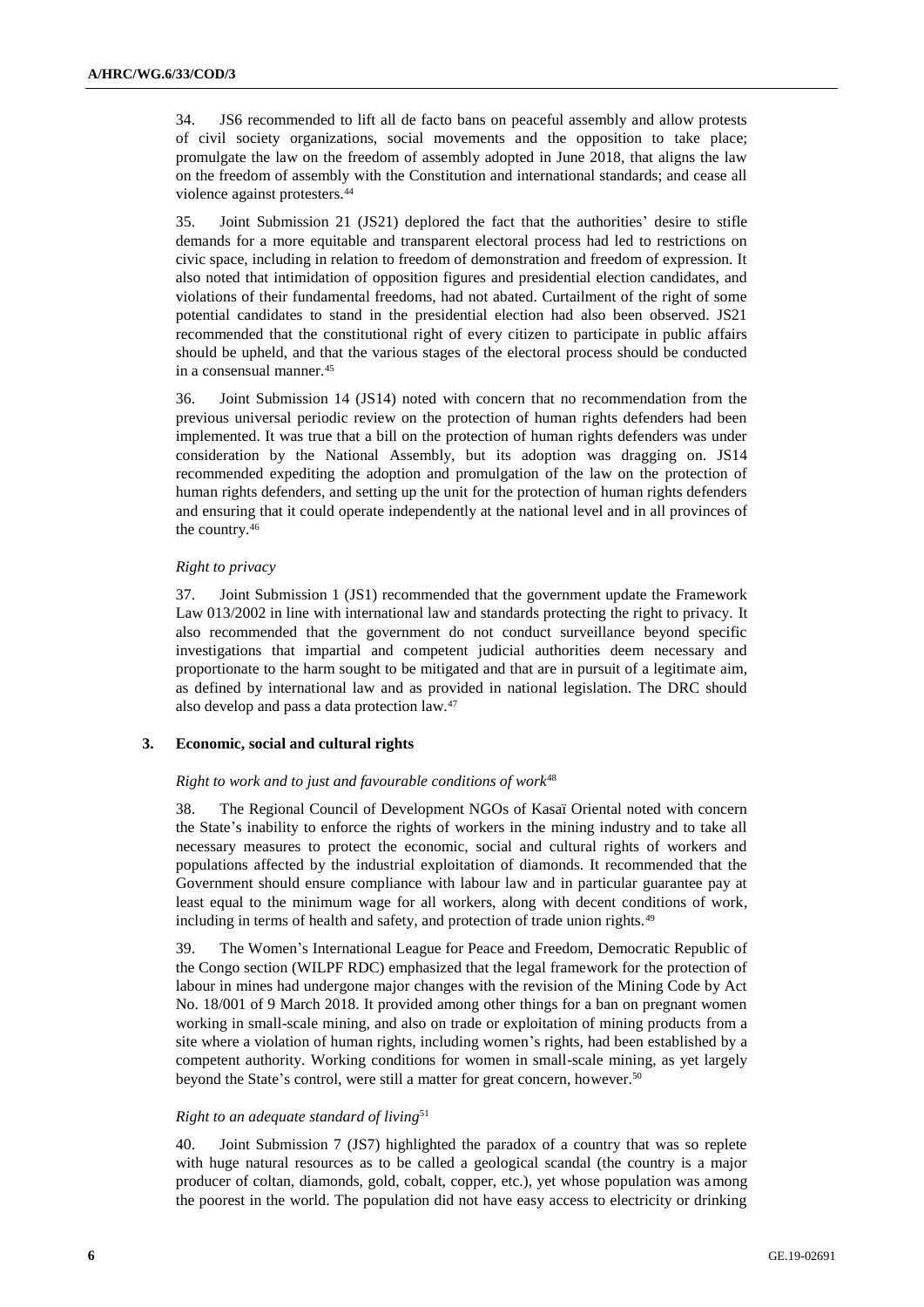water in several regions and areas of the country. The roads were in a state of extreme disrepair in several provinces. JS7 recommended improving the electricity and drinking water supply, cutting the unemployment rate by creating jobs, as well as, in particular, encouraging private enterprise by significantly reducing taxes, and regulating the informal sector.<sup>52</sup>

#### *Right to health*<sup>53</sup>

41. JS15 stated that since November 2017, the country has experienced increased cases of cholera especially in the Kinshasa province. Between November 2017 and February 2018, 1,065 cases were reported of which 43 died. Severe flooding caused the number of cases to double in January 2018. JS15 also reported that Ebola erupted in May 2018 in the north-western province of Equateur. The epidemic had been halted relatively quickly with the help of the World Health Organization, and in July, the Health Minister officially declared the Ebola epidemic to be over, with 33 people having died during this epidemic in total. In the eastern Congolese province of North Kivu, the Ebola virus broke out in August 2018 near to the city of Beni, and the Ministry of Health confirmed 46 cases of contagion by the time of this report, with 43 people having already died.<sup>54</sup>

42. Center for Reproductive Rights (CRR) recommended that the DRC take steps to increase access to sexual and reproductive health services for women and girls in conflictaffected zones, including access to quality maternal health care, and guarantee access to safe abortion services, as well as provide appropriate redress to victims of sexual and gender-based violence. It also advocated that the DRC take measures to reintegrate and rehabilitate victims of sexual violence in conflict affected zones, decriminalize abortion in line with international human rights standards, take steps to remove barriers that women and adolescent girls face in accessing family planning and contraceptive information, as well as amend the provisions of the Criminal code which penalizes dissemination of information on contraception.<sup>55</sup>

#### *Right to education*<sup>56</sup>

43. La dynamique de la jeunesse féminine pour la promotion, la Protection et la défense des droits de la jeune femme (DYJEF) recommended pursuing government policies to promote free education, the construction of a large number of public schools throughout the Democratic Republic of the Congo including rural areas, and the strengthening of the technical and organizational capacities of government structures in the education sector, including through budget increases.<sup>57</sup>

44. Joint Submission 24 (JS24) recommended that the Government take measures to oblige school administrators to allow pregnant girls and mothers to continue their studies; and that in order to eradicate sexual violence in school and education environments, it protect children and adolescents from sexual violence and harassment and establish specific vetting mechanisms for teachers to ensure those with a record of sexual or gender-based violence are screened out.<sup>58</sup>

45. Joint Submission 16 (JS16) recommended to ensure the effective free cost of primary education for pygmy children by 2020 and to construct, rehabilitate and equip schools in the pygmy locations and staff them with paid teachers by 2020.<sup>59</sup>

## **4. Rights of specific persons or groups**

#### $Women^{60}$

46. Joint Submission 22 (JS22) noted that, since the second universal periodic review cycle in 2014, there had been significant progress on the situation of women in the Democratic Republic of the Congo, in particular in respect of legal provisions. However, the implementation of those laws at the national and local levels was problematic, in spite of the efforts made. Significant inequalities persisted in several spheres in respect of gender equality, namely, women's participation in decision-making, maternal health and the economic empowerment of women. JS22 recommended ensuring the effective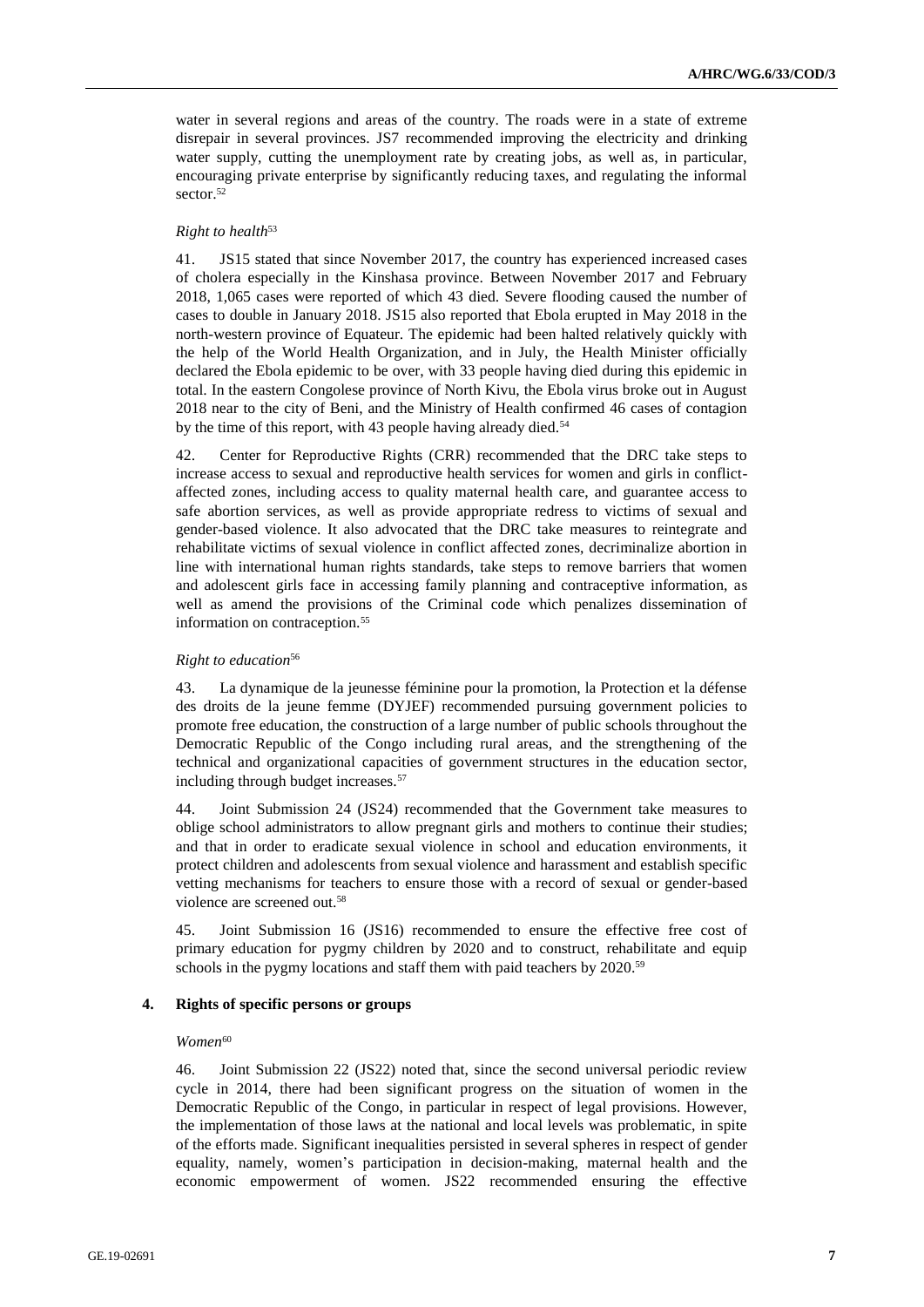implementation of existing laws, policies and programmes on gender, and taking steps to increase women's participation in public life.<sup>61</sup>

47. Joint Submission 20 (JS20) noted with great concern that rape and sexual violence continued to be widespread in the Democratic Republic of the Congo, particularly in the provinces of North and South Kivu, Tanganyika, Ituri and Kasaï. Abuses were committed by all parties to the conflict: Government forces, militias, armed groups and a growing number of civilians in connection with the conflict. Despite the statistics presented by the Government, JS20 found no decrease in sexual violence. The Panzi Hospital in Bukavu treated between 1,300 and 1,900 women per year, a figure that had not decreased in recent years. Indeed, since 2016, the hospital had noted an increase in the number of victims of sexual violence.<sup>62</sup>

48. Joint Submission 20 (JS20) stressed that, since the adoption of two new laws on sexual violence (006/018 and 006/019) in 2006, its legal arsenal against crimes of sexual violence met the standards of international law. JS20 reported, however, that implementation remained problematic and demonstrated a lack of will on the part of the authorities to seriously address the violence.<sup>63</sup>

49. The Women's International League for Peace and Freedom, Democratic Republic of the Congo section (WILPF DRC), recommended revising the Criminal Code to specifically criminalize domestic violence, and to complete the review of the National Strategy to Combat Gender-based Violence by making provision for specific action on domestic violence.<sup>64</sup>

50. Joint Submission 11 (JS11) noted with concern that the resources allocated to the Ministry of Gender, Family and Children's Affairs had represented an average of only 2.2 per cent of the national budget from 2009 to 2016. National agencies for the advancement of women's rights, attached to the Ministry of Gender, including the National Agency to Combat Violence against Women and Girls and the National Fund for the Promotion of Women and the Protection of Children, received no subsidy apart from the cost of salaries of officials at the national office in Kinshasa. JS11 recommended increasing the technical and financial resources allocated to NGOs and to the public institutions that facilitated women's access to justice, by 2020.<sup>65</sup>

#### *Children*<sup>66</sup>

51. JS2 noted that the exploitation of children in the mining sector was a major barrier to their full development and constituted one of the worst forms of child labour. JS2 recommended that the Democratic Republic of the Congo should be requested to establish public structures for the reception of children removed from mines, and for counselling, support and stabilization of those children, by offering them real opportunities to return to suitable schooling or vocational training, or to return to their family with backup of various kinds and monitoring in order to prevent a relapse.<sup>67</sup>

52. Joint Submission 12 (JS12) noted that, 10 years after the passage of Act No.09/001 of 10 January 2009 on child protection, some of its implementation measures were still not in place: among other things, the decrees relating to the two main education and care centres for the reintegration of children in conflict with the law had not been adopted. Yet that measure represented a key component of the juvenile justice system. Without those two types of centres, juvenile judges were obliged to order, not placement but imprisonment, which was a flagrant violation of the provisions of the Act on the protection of children.<sup>68</sup>

53. Joint Submission 3 (JS3) recommended the strict application of the rules on socalled "witch" children, whereby adults who accused their children of witchcraft could be punished by law.<sup>69</sup>

54. CS recommended that the government ensure that culturally and linguistically appropriate resources are available for children experiencing exploitative labour, and reinforce the commitment the DRC made to end child labour. 70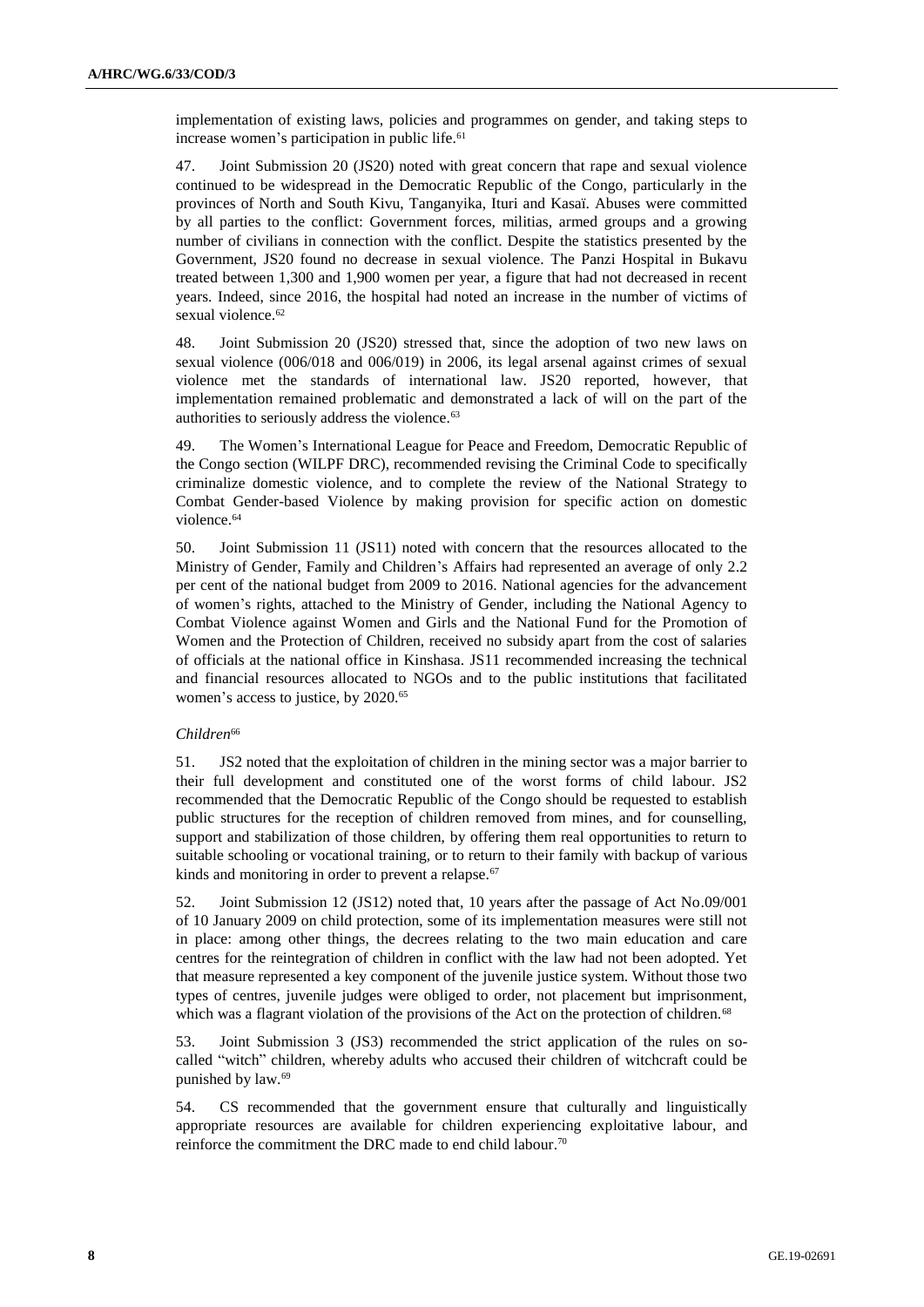#### *Persons with disabilities*<sup>71</sup>

55. Joint Submission 4 (JS4) recommended the adoption and promulgation of the Organic Act on the protection and advancement of persons with disabilities, clearly indicating the modalities of their participation in political and public institutions (cooptation according to specific quotas) by December 2019.<sup>72</sup>

56. Joint Submission 5 (JS5) noted with concern the persistence of various types of discrimination against persons with disabilities, including women and girls with disabilities. JS5 recommended that the concept of accessibility for persons with disabilities should be made one of the basic principles in all programmes of national reconstruction and that the necessary measures should be taken to effectively implement inclusive education throughout the country.<sup>73</sup>

#### *Minorities and indigenous peoples*<sup>74</sup>

57. JS16 noted with concern that limited access to health care, drinking water, information and markets, and the fact that the average distance to such facilities ranged from 12 to 25 km, had an impact on many indigenous peoples' communities, where morbidity and mortality rates were high. JS16 also stated that the low level of education of indigenous children resulting from school programmes developed by the Government without taking account of the socioeconomic and cultural lifestyle of the indigenous Pygmy peoples, and from their difficulties in paying school fees, presented genuine challenges. JS16 recommended ensuring that primary education was effectively free of charge for Pygmy children by 2020.<sup>75</sup>

58. CS additionally made recommendations for the government to evaluate its conservation policies to ensure respect of indigenous rights, to provide reparations to indigenous peoples who have experienced human rights violations, and to investigate and hold fair trials when indigenous communities are attacked by armed groups.<sup>76</sup>

59. Minority Rights Group International (MRG) noted that, as a direct effect of the expropriation of their land and their continued inability to access the land following their eviction, the Batwa are presently denied meaningful access to, use of, and participation in decisions concerning their ancestral land, preventing them from pursuing their traditional way of life, cultural and religious practices, and livelihood. The organization stated that the Batwa have been displaced and forced to resettle among non-Batwa communities that routinely discriminate against them due to their ethnicity, and have been denied access to the natural resources located on their ancestral lands without consultation or compensation. They have also been denied access to the most basic of social services, including education and healthcare, suffering a high rate of malnutrition, disease, and mortality as a result.<sup>77</sup>

#### *Notes*

<sup>1</sup> The stakeholders listed below have contributed information for this summary; the full texts of all original submissions are available at: [www.ohchr.org.](http://www.ohchr.org/) (One asterisk denotes a national human rights institution with "A" status).

*Civil society*

| Individual submissions: |
|-------------------------|
|                         |

| AHR                   | Advocates for Human Rights, Minneapolis, USA;                                |
|-----------------------|------------------------------------------------------------------------------|
| <b>CRR</b>            | Center for Reproductive Rights, New York, USA;                               |
| CRONGD Kasaï Oriental | Conseil Régional des Organisations non Gouvernemental de Développement       |
|                       | du Kasaï Oriental, Mbujimayi, DRC;                                           |
| CS.                   | Cultural Survival, Cambridge, USA;                                           |
| <b>DYJEF</b>          | Dynamique de la jeunesse féminine pour la promotion, la Protection et la     |
|                       | défense des droits de la Jeune femme, Kinshasa, DRC;                         |
| <b>EAJW</b>           | The European Association of Jehovah's Witnesses, Kraainem, Belgium;          |
| FfT                   | Freedom from Torture, London, United Kingdom of Great Britain and            |
|                       | Northern Ireland;                                                            |
| <b>GIEACPC</b>        | Global Initiative to End All Corporal Punishment of Children, London, United |
|                       | Kingdom of Great Britain and Northern Ireland;                               |
| <b>HRW</b>            | Human Rights Watch, Geneva, Switzerland;                                     |
|                       |                                                                              |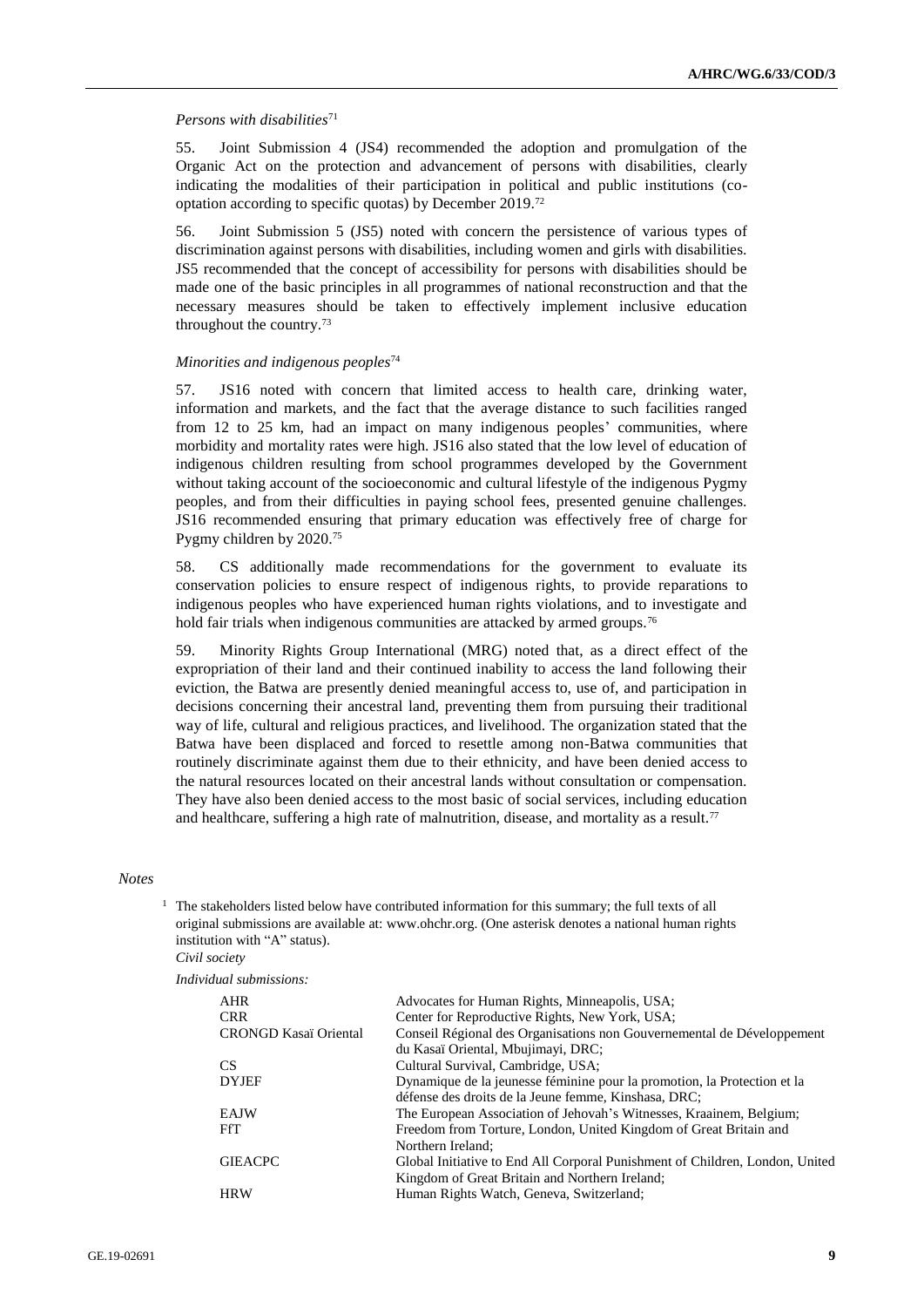| <b>ICAN</b>        | International Campaign to Abolish Nuclear Weapons, Geneva, Switzerland;  |
|--------------------|--------------------------------------------------------------------------|
| <b>ISHR</b>        | International Service for Human Rights, Geneva, Switzerland;             |
| MRG                | Minority Rights Group International, London, United Kingdom of Great     |
|                    | Britain and Northern Ireland;                                            |
|                    |                                                                          |
| WCC-CCIA           | World Council of Churches Commission of the Churches on International    |
|                    | Affairs, Geneva, Switzerland;                                            |
| WILPF              | Women's International League for Peace and Freedom, Geneva, Switzerland. |
| Joint submissions: |                                                                          |
|                    |                                                                          |
| JS <sub>1</sub>    | Joint submission 1 submitted by: Access Now and Rudi                     |
|                    | International, New York, USA;                                            |
| JS <sub>2</sub>    | Joint submission 2 submitted by: African Resources Watch,                |
|                    | Action Contre l'Impunité pour les Droits Humains, Centre des             |
|                    | Recherches sur l'Environnement, la démocratie et les Droits              |
|                    |                                                                          |
|                    | de l'Homme et Bureau d'Etudes Scientifiques et Techniques,               |
|                    | Lubumbashi, DRC;                                                         |
| JS3                | Joint submission 3 submitted by: REEJER, Apprentis                       |
|                    | d'Auteuil et Fondation Apprentis d'Auteuil International,                |
|                    | Paris, France;                                                           |
| JS4                | Joint submission 4 submitted by: Synergie des organisations              |
|                    |                                                                          |
|                    | de la société civile (LIZADEEL, SMM, ACJDH, ACVDP,                       |
|                    | AOT, APROPEV, CEHAJ1325, LIS TRAINING CENTER,                            |
|                    | ODEP, SI JEUNESSE SAVAIT, SODEC, SOFEPADI et                             |
|                    | UHDH), Kinshasa, DRC;                                                    |
| JS5                | Joint submission 5 submitted by: CEHAJ 1325, Voix du                     |
|                    | Handicapé pour les Droits de l'Homme, Voix des Sans voix,                |
|                    |                                                                          |
|                    | Amis de Nelson Mandela pour les droits de l'homme,                       |
|                    | ACOLDEMHA, AUDF, Restoration Africa Center, Anges du                     |
|                    | ciel, Voir avec le cœur, Association des Sourds, Association             |
|                    | des parents des enfants handicapés mentaux, Kinshasa, DRC;               |
| JS <sub>6</sub>    | Joint submission 6 submitted by: CIVICUS: World Alliance                 |
|                    | for Citizen Participation and Ligue des Droits de la personne            |
|                    |                                                                          |
|                    | dans la région des Grands Lacs, Johannesburg, South Africa;              |
| JS7                | Joint submission 7 submitted by: CONEPU/RDC (Jeunesse                    |
|                    | pour la Paix et la Défense des droits de l'Homme, Femmes                 |
|                    | Solidaires pour la Paix et le Développement, Alliance pour le            |
|                    | Développement Intégré des Pygmées, Centre International                  |
|                    |                                                                          |
|                    | pour la Formation et l'Education aux Droits Humains, Centre              |
|                    | d'Etudes et Réformes Juridiques et Institutionnelles, Défense            |
|                    | Enfants International au Congo, Association pour                         |
|                    | l'Encadrement des Paysans au Congo, Clinique Mobile                      |
|                    | Maisha, Cercle des Journalistes pour la Paix et la Défense des           |
|                    | Droit de l'Homme), Kinshasa, DRC;                                        |
| JS8                | Joint submission 8 submitted by: Dominicans for Justice                  |
|                    |                                                                          |
|                    | and Peace (Order of Preachers), Franciscans International (FI),          |
|                    | Caritas Internationalis et Alliance Evangelique Mondiale,                |
|                    | Geneva, Switzerland;                                                     |
| JS9                | Joint submission 9 submitted by: Ensemble contre la peine                |
|                    | de mort, Culture pour la paix et la justice (CPJ); Coalition             |
|                    | mondiale contre la peine de mort; The Advocates for Human                |
|                    |                                                                          |
|                    | Rights, Montreuil, France;                                               |
| <b>JS10</b>        | Joint submission 10 submitted by: Féderation Internationale              |
|                    | de l'Action des Chrétiens pour l'Abolition de la Torture,                |
|                    | ACAT RDC et Coalition mondiale contre la peine de mort,                  |
|                    | Paris, France;                                                           |
| JS11               | Joint submission 11 submitted by: Le Groupe d'Action pour                |
|                    |                                                                          |
|                    | les Droits de la Femme (GADF), Kinshasa, DRC;                            |
| JS12               | Joint submission 12 submitted by: Rapport conjoint du                    |
|                    | Bureau International Catholique de l'Enfance (BICE), Le                  |
|                    | Bureau National Catholique de l'Enfance de la République                 |
|                    | Démocratique du Congo (BNCE-RDC), Groupe des Hommes                      |
|                    | Voués au Développement Intercommunautaire (GHOVODI),                     |
|                    |                                                                          |
|                    | Geneva, Switzerland;                                                     |
| <b>JS13</b>        | Joint submission 13 submitted by: Lawyers4Lawyers,                       |
|                    |                                                                          |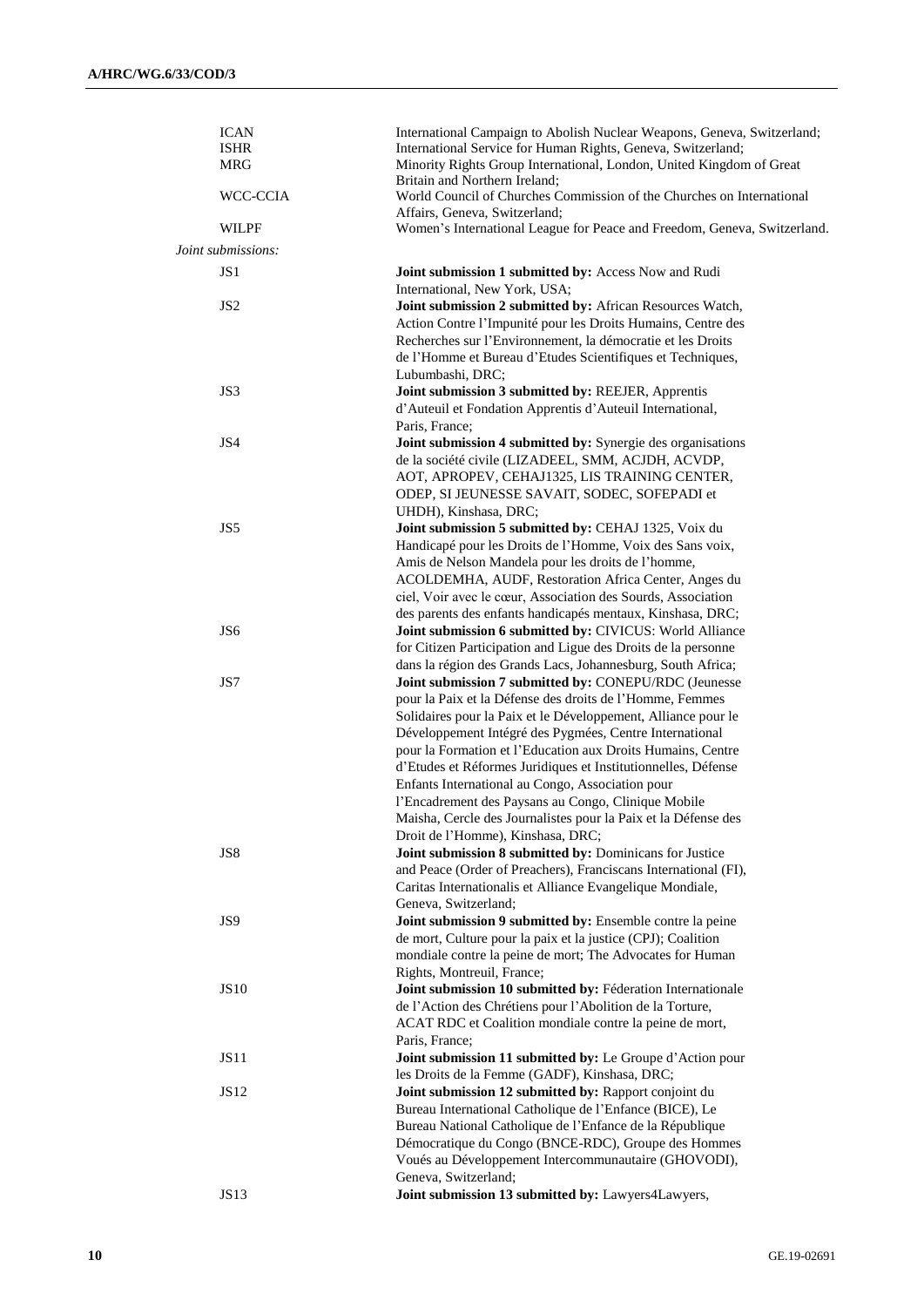|             | Amsterdam, Netherlands;                                                                                                                   |
|-------------|-------------------------------------------------------------------------------------------------------------------------------------------|
| <b>JS14</b> | Joint submission 14 submitted by: La coalition composée                                                                                   |
|             | des organisations de la société civile du Nord et du Sud-Kivu                                                                             |
|             | (la Coalition) et la coordination de la Ligue des Droits de la                                                                            |
|             | personne dans la région des Grands Lacs (LDGL, Kigali,                                                                                    |
|             | Rwanda);                                                                                                                                  |
| <b>JS15</b> | Joint submission 15 submitted by: Ecumenical Network                                                                                      |
|             | Central Africa, Berlin, Germany;                                                                                                          |
| JS16        | Joint submission 16 submitted by: La Dynamique des                                                                                        |
|             | Groupes des Peuples Autochtones, Alerte congolaise pour                                                                                   |
|             | l'Environnement et les DH, Alliance Nationale des Aires et                                                                                |
|             | Patrimoines Autochtones et Communautaires, collectif                                                                                      |
|             | sauvons les Pygmées, Foyer de développement pour                                                                                          |
|             | l'Autopromotion des Pygmées et Indigènes défavorisés,                                                                                     |
|             | Innovation pour le Développement et la Protection de                                                                                      |
|             | l'Environnement, Ligue Nationale des Associations Pygmées                                                                                 |
|             | du Congo, Organisation d'Accompagnement et d'Appui aux                                                                                    |
|             | Pygmées, Programme Intégré pour le Développement du                                                                                       |
|             | Peuple Pygmée, Réseau CREF, Réseau des Populations                                                                                        |
|             | Autochtones et Locales pour la Gestion Durables des                                                                                       |
|             | Ecosystèmes forestières en République Démocratique du                                                                                     |
|             | Congo, Solidarité pour la Promotion de la Femme Autochtone,                                                                               |
|             | Union pour l'Emancipation de la Femme Autochtone, Goma,                                                                                   |
|             | DRC:                                                                                                                                      |
| JS17        | Joint submission 17 submitted by: Reporters sans frontières                                                                               |
|             | (RSF) et Journalistes en Danger (JED), Paris, France;                                                                                     |
| <b>JS18</b> | Joint submission 18 submitted by: Synergie des femmes                                                                                     |
|             | pour les victimes des violences sexuelles (SFVS) solidarité                                                                               |
|             | femminine pour la paix et le developement Integral                                                                                        |
|             | (SOFEPADI) Plateforme des Femmes du Nord-Kivu pour un                                                                                     |
|             | Developpement E ndogene (PFNDE) Femmes Juristes pour                                                                                      |
|             | les Droits de la Femme et de l'Enfant (FJDF) Marche                                                                                       |
|             | Mondiale pour les Femmes (MMF) Agir pour le                                                                                               |
|             | Developpement Integrale (ADI-LOKINO) Ligue pour la                                                                                        |
|             | Solidarite Congolaise (LSC) Centre des Recherches pour la                                                                                 |
|             | Paix et le Developpement Integral (CREDDHO), ARCHE                                                                                        |
|             | D'ALLIANCE, Association des Jeunes Femmes de Maniema                                                                                      |
|             | (AJFMA), SEDIR SEDIR, GOMA, DRC;                                                                                                          |
| <b>JS19</b> | Joint submission 19 submitted by: The Sexual Rights                                                                                       |
|             | Initiative and si jeunesse savait, Ottawa, Canada;                                                                                        |
| <b>JS20</b> | Joint submission 20 submitted by: Le Mouvement des                                                                                        |
|             | Survivant.e.s de Viols et Violences Sexuelles en RDC, la                                                                                  |
|             | Fondation Dr Denis Mukwege, la Fondation Panzi et la                                                                                      |
|             | Fondation du Prix Right Livelihood (ci-après appelée FPRL),                                                                               |
|             | The Hague, Netherlands;                                                                                                                   |
| JS21        | Joint submission 21 submitted by: Synergie des organisations de la société                                                                |
|             | civile congolaise pour les droits civils et politiques, Action des Chrétiens pour                                                         |
|             | l'Abolition de la Torture (ACAT-RDC), Action pour le développement                                                                        |
|             | intégré et la promotion des droits de l'homme (ADI-DH), Amis de la Prison,                                                                |
|             | ARD, Association des Défense des Droits de l'Homme et Assistance aux                                                                      |
|             | Détenus (ADSAD), Alliance pour l'Universalité des Droits Fondamentaux                                                                     |
|             | (AUDF), Bureau de Liaison avec le Parlement/CENCO, Carrefour des                                                                          |
|             | Femmes de l'Action Lève-Toi et Brille (CAFEM/ALTB), CDH, Filles et                                                                        |
|             | Femmes en Action pour la Défense et la Promotion des Droits Humains                                                                       |
|             | (FIFADH), Force des Femmes pour la Promotion et la Protection des<br>Ressources Naturelles de la République Démocratique du Congo (FPRN), |
|             | Forum Jeunes & ODD, Groupe Lotus, Habari RDC, Jeunesse pour une                                                                           |
|             | Nouvelle Société (JNS), Bureau de Liaison avec le Parlement BLP/CENCO,                                                                    |
|             | Les Amis de Nelson Mandela pour les Droits Humains (ANMDH),                                                                               |
|             | Mouvement citoyen « IL EST TEMPS », Réseau de Protection des Défenseurs                                                                   |
|             | des Droits de l'Homme, Victimes, Témoins et Professionnels des Médias                                                                     |
|             | (REPRODEV), Securitas Congo, Kinshasa, DRC;                                                                                               |
| <b>JS22</b> | Joint submission 22 submitted by: Synergie des                                                                                            |
|             | organisations de la société civile Congolaise pour les droits                                                                             |
|             |                                                                                                                                           |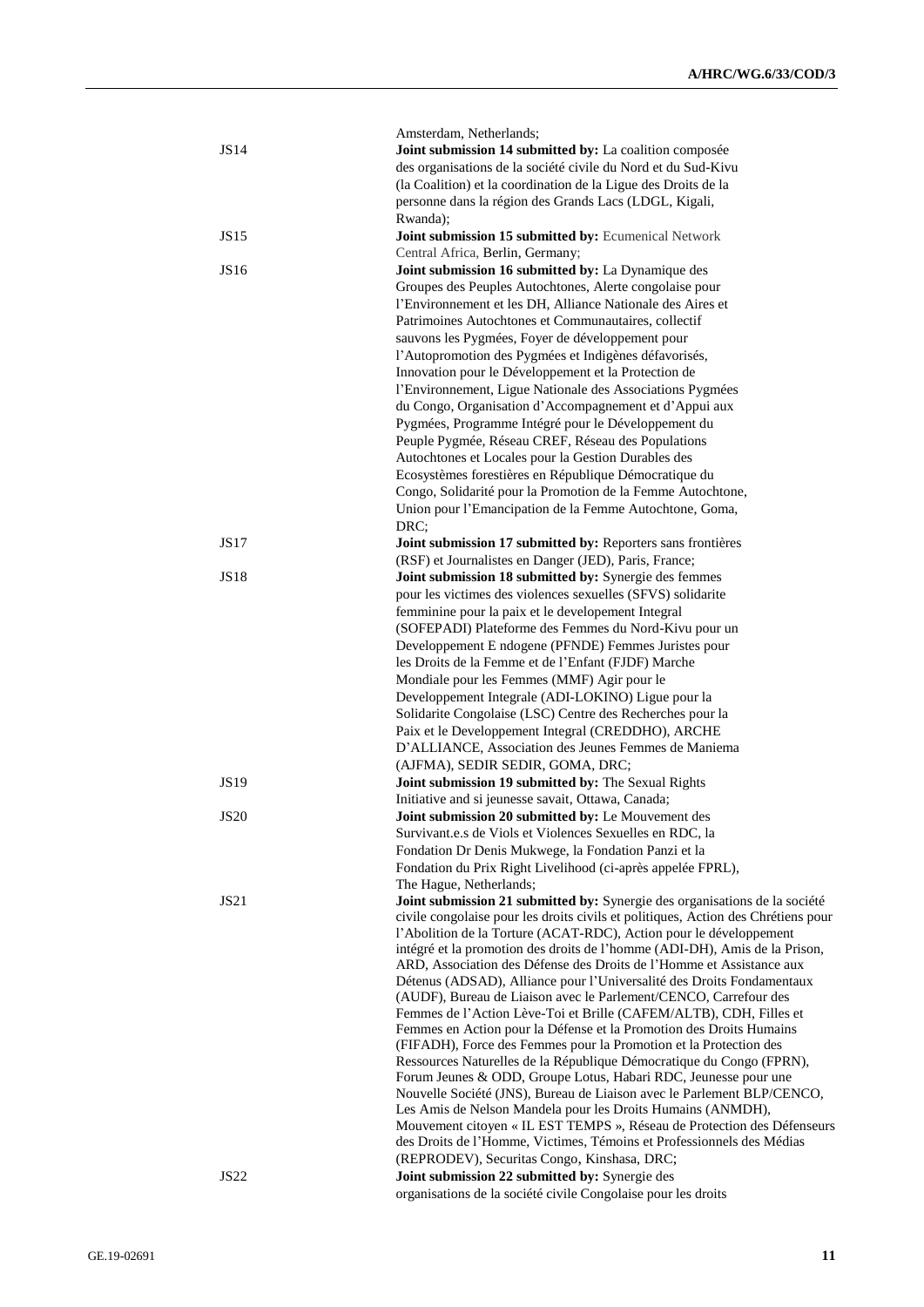|      | des femme, AFEAC (Association des Femmes Avocates de la      |
|------|--------------------------------------------------------------|
|      | RD Congo); AFEJUCO (Association des Femmes Juristes          |
|      | Congolaises); AMA (Afia Mama); CAFCO (Cadre permanent        |
|      | de Concentration de la Femme Congolaise); FODJEC (Forum      |
|      | pour les Droits des Jeunes et Enfants au Congo); FMJC        |
|      | (Femmes des Médias pour la Justice au Congo); RAC            |
|      | (Restoration African Center); WILPF/RDC (Women               |
|      | International League for Peace and Freedom); SHALUPE         |
|      | FONDATION, Kinshasa, DRC;                                    |
| JS23 | Joint submission 23 submitted by: MOPREDS, Goma Oasis,       |
|      | Kinshasa Rainbow Sunrise Mapambazuko, Bukavu                 |
|      | Jeunialissime, Kinshasa, Geneva, Switzerland;                |
| JS24 | Joint submission 24 submitted by: MADRE, Female              |
|      | Solidarity for Integrated Peace and Development              |
|      | (SOFEPADI); Action de promotion et d'assistance pour         |
|      | l'amélioration de niveaux de vue de la population (APANIVIP) |
|      | Action de Solidarité des Femmes pour la Femme et l'Enfant    |
|      | (ASOFFE) Action des Femmes pour les Droits et le             |
|      | Développement (AFD) Action Genre et Initiatives de           |
|      | Renforcement (AGIRasbl) Action pour la promotion rurale      |
|      | (APRU) ADYM Aide et action pour la paix (AAP) Aide           |
|      | Rapide aux Victimes des Catastrophe (ARVC) Alfajiri          |
|      | Alliance des Femmes du Grand - Kivu (AFGK) Amicale des       |
|      | Inities pour le Developpement Communautaire (AMIDECO)        |
|      | Amis de Nelson Mandela pour la Defense des Droits Humains    |
|      | (ANMDH) Arche d'Alliance (ARAL) Association pour la          |
|      | Protection de l'Enfant et Encadrement des mères (APEEM)      |
|      | Association Bon berge droit de femmes (ABBDF) Association    |
|      | d'Agriculteur et d'Eleveurs du Tanganyika (AAETA)            |
|      | Association de Lutte Contre la Male nutrition (ALCM)         |
|      | Association des Couturières de Butembo (ASEBU)               |
|      | Association des facilitateurs pour le développement intégré  |
|      | (AFDI) Association des Femmes Eleveuses du Maniema           |
|      | (AFELMA) Association des Femmes Juristes du Congo            |
|      | (AFEJUCO) Association des Femmes Musulmanes au Congo         |
|      | (AFMCO) Association des femmes pour la Nutrition a Assise    |
|      | Communautaire (AFNAC) Association des Femmes pour le         |
|      | développement communautaire (AFEMDECO) Association           |
|      | des femmes vendeuses de sambaza (AFEVESA) Association        |
|      | des Jeunes Femmes du Maniema (AJFMA) Association des         |
|      | Mamans Anti Bwaki (AMAB) Association des Mamans              |
|      | Bongisa Association des mamans le développement (AMAD)       |
|      | Association des Mamans pour la Démocratie et le              |
|      | Développement (AMDD) Association des Mamans pour le          |
|      | Développement (AMADESO) Association Dynamique femme          |
|      | (ASDYFE) Association Mapendo Association pour la             |
|      | Protection et le Developpement de la Femme et de l'Enfant    |
|      | (APRODEFE) Association Vughuma Association Wapandaji         |
|      | (A.W) Associations des Femmes Paysannes de MIBOTI            |
|      | (AFPM) Associazione mani guanelliene di providenza (MANI)    |
|      | Bureau d'Appui et d'Assistance Technique des Initiatives de  |
|      | Developpement (BATIDE) Cadre de concertation (CAFCO)         |
|      | Ceinture portant la pagne de la femme (CPF) Centre           |
|      | d'Accompagnement des Femmes et Enfants Vulnerables           |
|      | (CAFEV) Centre d'Education et de Recherche pour les Droits   |
|      | des Femmes (CERDF) Centre d'etude de documentation et        |
|      | d'action pour la femme (CEDAF) et CEDAF Mahagi Centre        |
|      | d'Etude sur handicape Justice et résolution 1325 (CEHAJR     |
|      | 1325) Centre International de Formation en Droits humains    |
|      | (CIFDH) Centre pour la Promotion Feminine (CEPROF)           |
|      | Chari Congo Clinique Juridique AVDH Coalition des Femme      |
|      | Leader pour l'Environnement et le Développement Durable      |
|      | (CFLEDD) Coalition des Femmes Rurale pour le                 |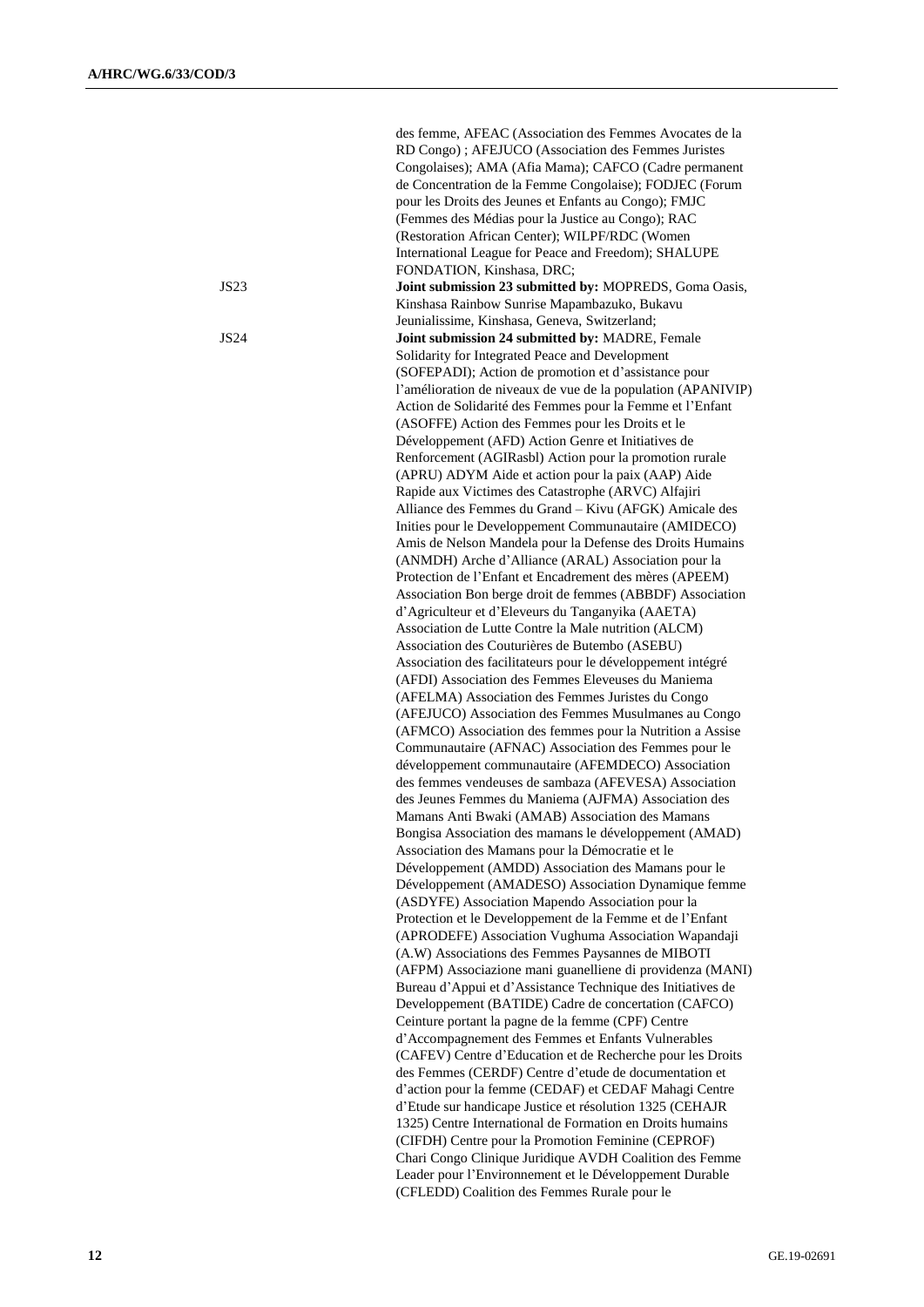|                                                                                                                                                                                                       | Développement (COFERD) Collectif des Associations<br>féminines (CAF) Collectif des Associations Féminines de<br>Masisi (CAF M) Collectif des Associations Féminines pour le<br>Développement (CAFED) Collectif des Femmes (COFE)<br>Collectif des Femmes Journalistes Commission Diocésaine<br>Justice et Paix (CDJP) Confederation Paysanne du Congo<br>(COPACO) Conseil Régional des Organisations Non<br>Gouvernementales de Développement du Sud-<br>Kivu/CRONGD/SUD-Kivu Contribution de Femmes<br>Musulmanes pour le Developpement Communautaire<br>(COFEMUDECO) Cooperation Education au Developpement<br>(COEDEV) Corp d'Action de l'Enfant et de la Femme |
|-------------------------------------------------------------------------------------------------------------------------------------------------------------------------------------------------------|--------------------------------------------------------------------------------------------------------------------------------------------------------------------------------------------------------------------------------------------------------------------------------------------------------------------------------------------------------------------------------------------------------------------------------------------------------------------------------------------------------------------------------------------------------------------------------------------------------------------------------------------------------------------|
|                                                                                                                                                                                                       | (CADEF) Dynamique des Femmes pour le Développement du<br>Kwango (DYFEDK) Dynamiques des femmes juriste (DFJ)<br>Educateurs Consultants (EDUCOM) ELEVE Entraide et<br>solidarité en milieu rural (ENSOMIR) Fédération des Femmes<br>pour la Paix dans le Monde (FFPM) Fédération des Femmes<br>Protestantes de l'Ituri (FFPI) Féminine Tujenge Pangi Femme<br>en action pour le Développement Intégré du Congo (FADIC)                                                                                                                                                                                                                                              |
|                                                                                                                                                                                                       | Femmes Citoyennes Engagées (FCE) Femmes Dynamics<br>Femmes Unies pour le Développement Intégré (FUDEI) Focus<br>Droits et Aces (FDA) Fonds pour les Femmes Congolaises<br>(FFC) Forum d'Action Intégrale pour le Développement<br>Durable (FAIDD), New York, USA.                                                                                                                                                                                                                                                                                                                                                                                                  |
| National human rights institution:                                                                                                                                                                    |                                                                                                                                                                                                                                                                                                                                                                                                                                                                                                                                                                                                                                                                    |
| <b>CNDH</b>                                                                                                                                                                                           | Commission Nationale des droits de l'homme*, Kinshasa,<br>DRC.                                                                                                                                                                                                                                                                                                                                                                                                                                                                                                                                                                                                     |
| <sup>3</sup> CNDH, para. 2.8 et 4.6.<br><sup>4</sup> CNDH, paras. 4.1 et 4.2.<br><sup>5</sup> CNDH, para. 2.9.<br>$6$ CNDH, para. 2.15.<br>$7$ The following abbreviations are used in UPR documents: |                                                                                                                                                                                                                                                                                                                                                                                                                                                                                                                                                                                                                                                                    |
| <b>ICERD</b>                                                                                                                                                                                          | International Convention on the Elimination of All Forms of<br>Racial Discrimination;                                                                                                                                                                                                                                                                                                                                                                                                                                                                                                                                                                              |
| <b>ICESCR</b>                                                                                                                                                                                         | International Covenant on Economic, Social and Cultural<br>Rights;                                                                                                                                                                                                                                                                                                                                                                                                                                                                                                                                                                                                 |
| OP-ICESCR                                                                                                                                                                                             | Optional Protocol to ICESCR;                                                                                                                                                                                                                                                                                                                                                                                                                                                                                                                                                                                                                                       |
| <b>ICCPR</b>                                                                                                                                                                                          | International Covenant on Civil and Political Rights;                                                                                                                                                                                                                                                                                                                                                                                                                                                                                                                                                                                                              |
| <b>ICCPR-OP1</b>                                                                                                                                                                                      | Optional Protocol to ICCPR;                                                                                                                                                                                                                                                                                                                                                                                                                                                                                                                                                                                                                                        |
| <b>ICCPR-OP2</b>                                                                                                                                                                                      | Second Optional Protocol to ICCPR, aiming at the abolition of<br>the death penalty;                                                                                                                                                                                                                                                                                                                                                                                                                                                                                                                                                                                |
| <b>CEDAW</b>                                                                                                                                                                                          | Convention on the Elimination of All Forms of Discrimination                                                                                                                                                                                                                                                                                                                                                                                                                                                                                                                                                                                                       |
|                                                                                                                                                                                                       | against Women;                                                                                                                                                                                                                                                                                                                                                                                                                                                                                                                                                                                                                                                     |
| OP-CEDAW<br><b>CAT</b>                                                                                                                                                                                | Optional Protocol to CEDAW;<br>Convention against Torture and Other Cruel, Inhuman or                                                                                                                                                                                                                                                                                                                                                                                                                                                                                                                                                                              |
|                                                                                                                                                                                                       | Degrading Treatment or Punishment;                                                                                                                                                                                                                                                                                                                                                                                                                                                                                                                                                                                                                                 |
| OP-CAT                                                                                                                                                                                                | Optional Protocol to CAT;                                                                                                                                                                                                                                                                                                                                                                                                                                                                                                                                                                                                                                          |
| <b>CRC</b>                                                                                                                                                                                            | Convention on the Rights of the Child;                                                                                                                                                                                                                                                                                                                                                                                                                                                                                                                                                                                                                             |
| OP-CRC-AC                                                                                                                                                                                             | Optional Protocol to CRC on the involvement of children in<br>armed conflict;                                                                                                                                                                                                                                                                                                                                                                                                                                                                                                                                                                                      |
| OP-CRC-SC                                                                                                                                                                                             | Optional Protocol to CRC on the sale of children, child<br>prostitution and child pornography;                                                                                                                                                                                                                                                                                                                                                                                                                                                                                                                                                                     |
| OP-CRC-IC                                                                                                                                                                                             | Optional Protocol to CRC on a communications procedure;                                                                                                                                                                                                                                                                                                                                                                                                                                                                                                                                                                                                            |
|                                                                                                                                                                                                       |                                                                                                                                                                                                                                                                                                                                                                                                                                                                                                                                                                                                                                                                    |
| <b>ICRMW</b>                                                                                                                                                                                          | International Convention on the Protection of the Rights of All                                                                                                                                                                                                                                                                                                                                                                                                                                                                                                                                                                                                    |
|                                                                                                                                                                                                       | Migrant Workers and Members of Their Families;                                                                                                                                                                                                                                                                                                                                                                                                                                                                                                                                                                                                                     |
| <b>CRPD</b><br>OP-CRPD                                                                                                                                                                                | Convention on the Rights of Persons with Disabilities;<br>Optional Protocol to CRPD;                                                                                                                                                                                                                                                                                                                                                                                                                                                                                                                                                                               |

from Enforced Disappearance. <sup>8</sup> For relevant recommendations see A/HRC/27/5, paras. 133.1–7, 133.14, 134.1–4, 134.41–44, 136.1–

ICPPED International Convention for the Protection of All Persons

11, 136.29–34.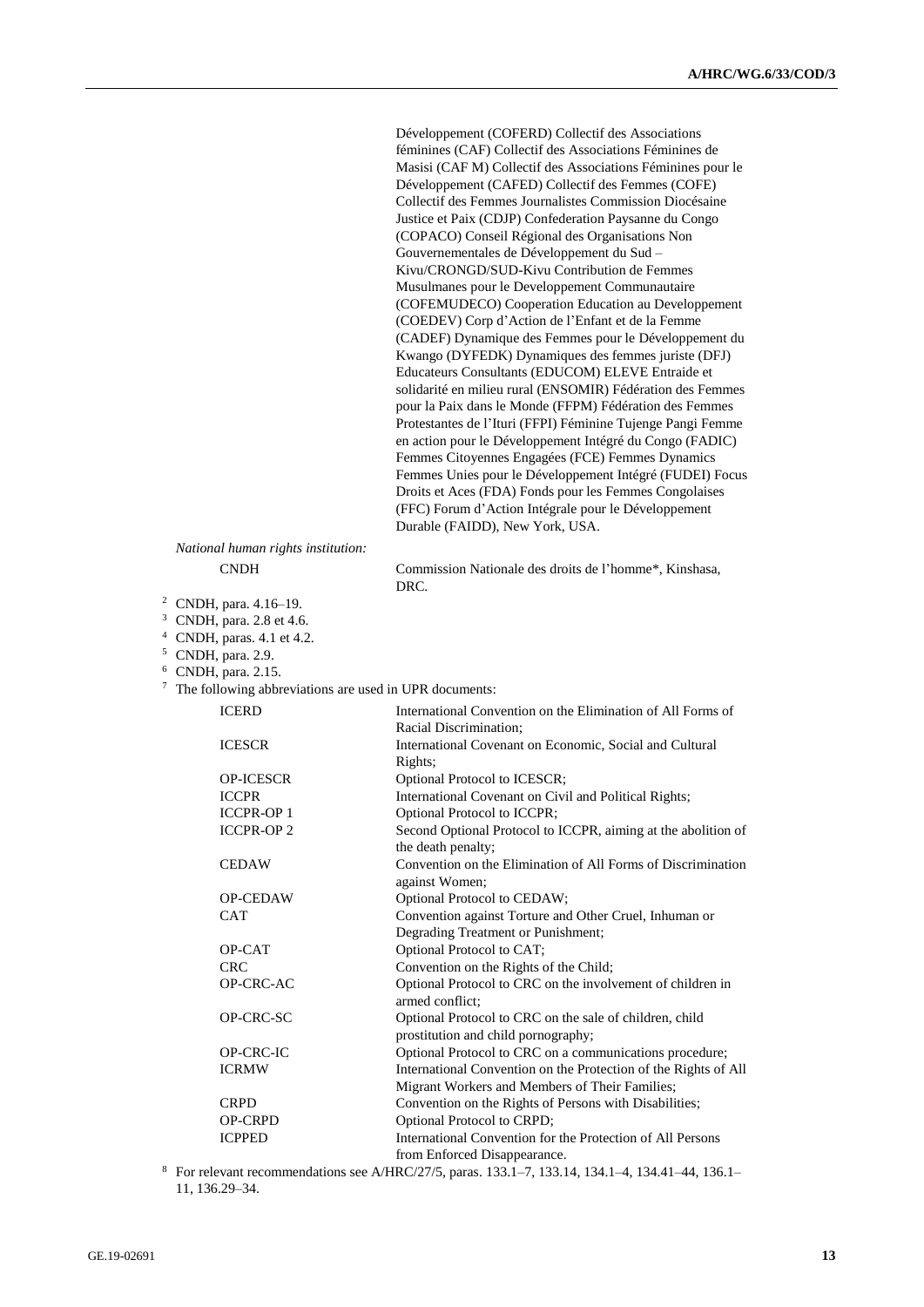- JS9, para. 10.
- HRW, page 2.
- <sup>11</sup> The International Campaign to Abolish Nuclear Weapons, p1.
- <sup>12</sup> Cultural Survival, paras. 10 and 11).
- JS6, para. 6.5.
- For relevant recommendations see A/HRC/27/5, paras. 133.8–9, 133.12–13, 134.5–15, 134.17–34, 136.12–23, 136.25–26.
- p4.
- <sup>16</sup> The Global Initiative to End All Corporal Punishment of Children, para. 1.1.
- JS13, para. 5 (f).
- For relevant recommendations see A/HRC/27/5, paras 134.17, 134.19, 134.34-35, 134.46, 134.45–47.
- JS4, pages 8 et 9.
- JS23, page 3.
- Ibid. P11.
- JS18, pages 2, 3 et 6.
- For relevant recommendations see A/HRC/27/5, paras. 134.37.
- JS8 paras. 35–37.
- <sup>25</sup> ISHR, page 4.
- JS2, para. 29.
- <sup>27</sup> For relevant recommendations see A/HRC/27/5, paras. 136.3–9.
- JS9, para. 7.
- HRW, page 5.
- HRW, page 1.
- JS10 paras. 7–11.
- For relevant recommendations see A/HRC/27/5, paras. 133.16–19, 134.5–15, 134.50–51, 134.55–56, 134.64, 134.69–78, 134.81–86, 134.106–130, 135.1.
- JS18, paras. 19 et 20.
- HRW, page 5.
- Ibid. p2.
- FfT paras. 8, 9 and 46.
- AHR, para. 28.
- For relevant recommendations see A/HRC/27/5, paras 133.20–21, 134.26, 134.53–54, 134.131–137, 136.22–24.
- JS15, page 9.
- The European Association of Jehovah's Witnesses, p2.
- WCC-CCIA, page 2.
- HRW, pages 3 and 4.
- JS17, pages 1 et 3.
- JS6 paras. 6.1 to 6.4.
- JS21, pages 3 et 4.
- JS14, pages 7 et 8.
- JS1 paras. 17–19.
- For relevant recommendations see A/HRC/27/5, paras. 134.138.
- CRONG, page 5.
- WILPF RDC, para. 11.
- For relevant recommendations see A/HRC/27/5, paras. 133.23–25.
- JS7, pages 8 et 9.
- For relevant recommendations see A/HRC/27/5, paras. 133.22, 133.26, 133.26, 134.48, 134.139, 134.141, 134.143–45.
- JS15, page 10.
- CRR, page 7.
- For relevant recommendations see A/HRC/27/5, paras. 133.22, 134.48, 134.139, 134.141, 134.144– 159.
- DYJEF, pages 2 et 3.
- JS24, paras. 15–31.
- JS16, para. 8.
- For relevant recommendations see A/HRC/27/5, paras. 133.27, 134.16, 134.33, 134.35, 134.45, 134.60–66, 134.68–87.
- JS22, pages 2 et 4.
- JS20, para. 11.
- JS20, para. 10.
- WILPF RDC, paras. 7 et 10.
- JS11 para. 29.